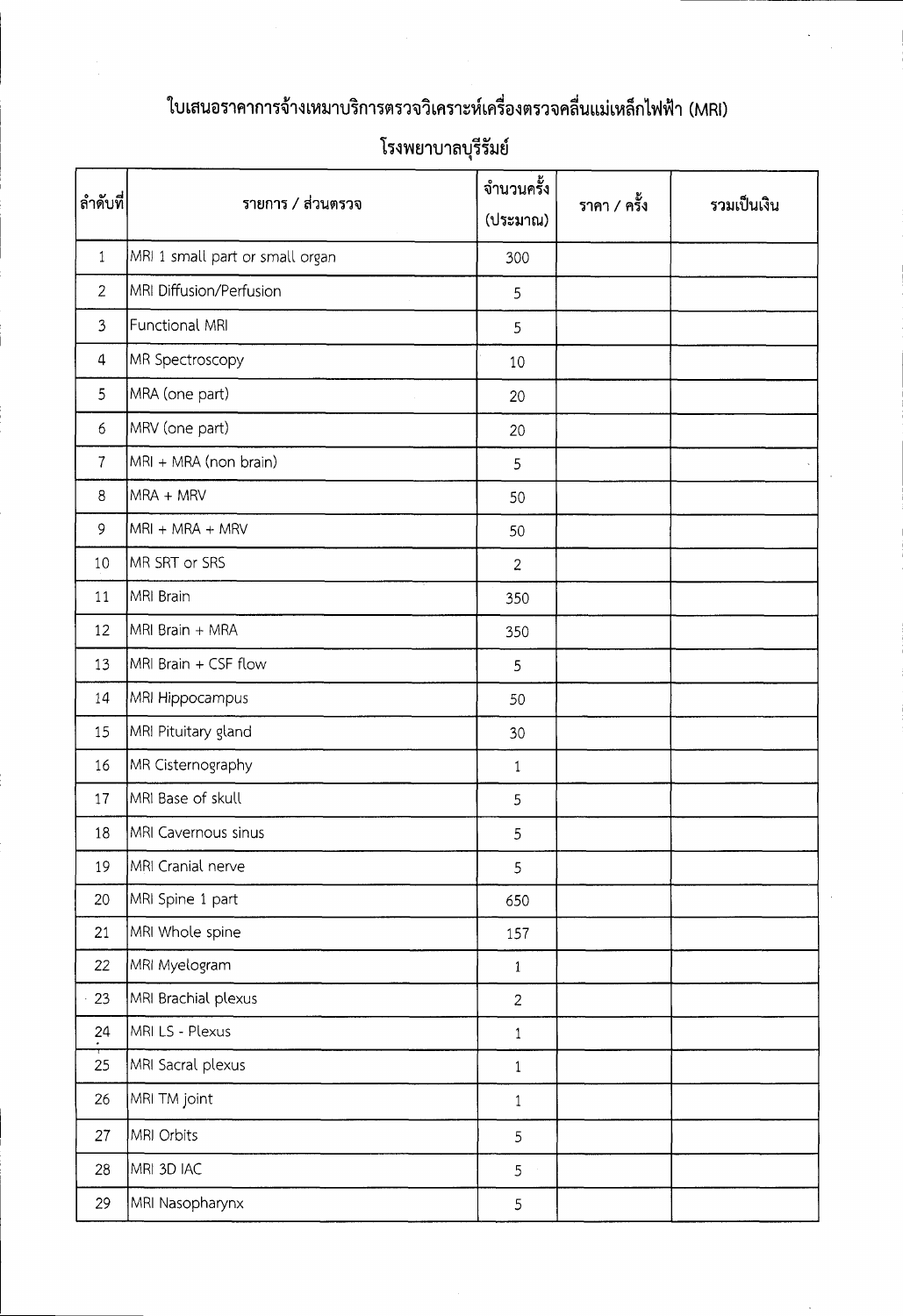| ลำดับที่       | รายการ / ส่วนตรวจ        | จำนวนครั้ง<br>(ประมาณ) | ราคา / ครั้ง | รวมเป็นเงิน |
|----------------|--------------------------|------------------------|--------------|-------------|
| 30             | MRI PNS                  | 5                      |              |             |
| 31             | MRI Oropharynx           | 5                      |              |             |
| 32             | MRA Carotid              | 30                     |              |             |
| $\frac{1}{33}$ | MRI Larynx (Neck)        | 5                      |              |             |
| 34             | MRI Thyroid glands       | 5                      |              |             |
| 35             | MRI Chest                | 5                      |              |             |
| 36             | MRV Chest                | $\overline{2}$         |              |             |
| 37             | MRA Pulmonary            | $\mathfrak{Z}$         |              |             |
| 38             | MRI Mediastinum          | $\mathfrak{Z}$         |              |             |
| 39             | MRI Breast (1 side)      | $\mathbf{1}$           |              |             |
| 40             | MRI Breast (2 side)      | 1                      |              |             |
| 41             | MRI Guided breast biopsy | $\mathbf{1}$           |              |             |
| 42             | MRI Heart                | $1\,$                  |              |             |
| 43             | MRI Heart + perfusion    | $\mathbf{1}$           |              |             |
| 44             | MRI Heart CgHD/Cine      | $\mathbf{1}$           |              |             |
| 45             | MRI Heart screening ASD  | $\mathbf{1}$           |              |             |
| 46             | MRA Heart                | $\mathbf{1}$           |              |             |
| 47             | MRA Aorta                | 5                      |              |             |
| 48             | MRI Upper/Lower abdomen  | 100                    |              |             |
| 49             | MRI Whole abdomen        | 30                     |              |             |
| 50             | MRA Upper/Lower abdomen  | $\mathfrak{Z}$         |              |             |
| 51             | MRA Whole abdomen        | 8                      |              |             |
| 52             | MRV upper/lower abd.     | $\overline{5}$         |              |             |
| 53             | MRI Pancreas             | 5                      |              |             |
| 54             | MRCP only                | 25                     |              |             |
| 55             | MRCP + Upper abdomen     | 100                    |              |             |
| 56             | MRV Portal v.            | $\overline{3}$         |              |             |
| 57             | MRI Pelvic cavity        | 5                      |              |             |
| 58             | MRI Urography            | $\overline{2}$         |              |             |
| 59             | MRI Kidney               | 5                      |              |             |
| 60             | MRI Adrenal gland        | $\mathfrak{Z}$         |              |             |

 $\begin{array}{c} \times \\ \times \\ \times \\ \times \end{array}$